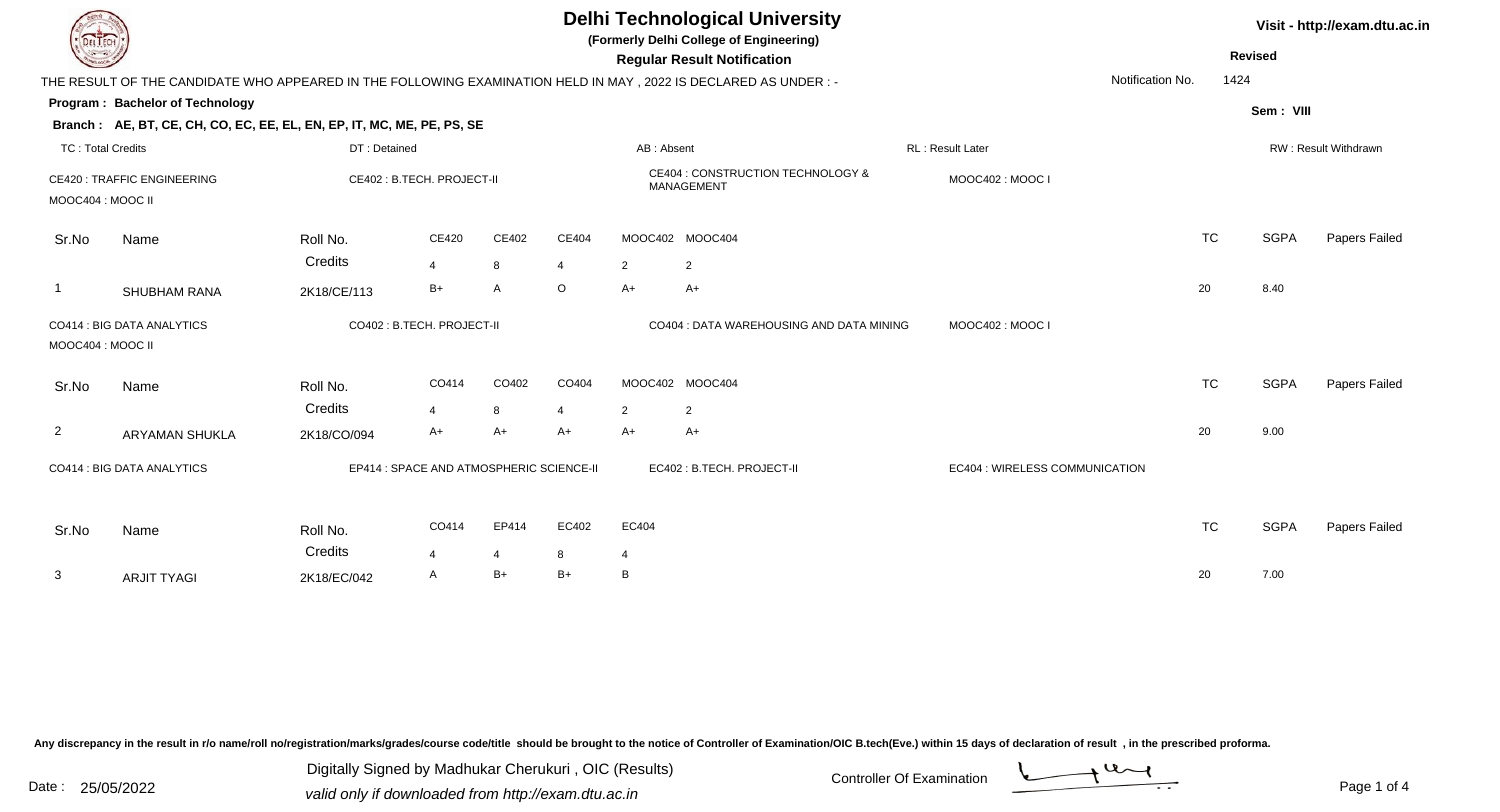| <b>Delhi Technological University</b><br>(Formerly Delhi College of Engineering)<br>DEL TECH<br><b>Regular Result Notification</b>               |           | Visit - http://exam.dtu.ac.in<br><b>Revised</b> |                      |  |
|--------------------------------------------------------------------------------------------------------------------------------------------------|-----------|-------------------------------------------------|----------------------|--|
| Notification No.<br>THE RESULT OF THE CANDIDATE WHO APPEARED IN THE FOLLOWING EXAMINATION HELD IN MAY, 2022 IS DECLARED AS UNDER:-               | 1424      |                                                 |                      |  |
| <b>Program: Bachelor of Technology</b>                                                                                                           |           | Sem: VIII                                       |                      |  |
| Branch: AE, BT, CE, CH, CO, EC, EE, EL, EN, EP, IT, MC, ME, PE, PS, SE                                                                           |           |                                                 |                      |  |
| <b>TC: Total Credits</b><br>AB: Absent<br>RL : Result Later<br>DT: Detained                                                                      |           |                                                 | RW: Result Withdrawn |  |
| EE432 : AI AND EXPERT SYSTEMS<br>EC402 : B.TECH. PROJECT-II<br>EC404 : WIRELESS COMMUNICATION<br>MOOC402: MOOC I                                 |           |                                                 |                      |  |
| MOOC404 : MOOC II                                                                                                                                |           |                                                 |                      |  |
| EE432<br>EC402<br>EC404<br>MOOC402 MOOC404<br>Name<br>Roll No.<br>Sr.No                                                                          | <b>TC</b> | <b>SGPA</b>                                     | Papers Failed        |  |
| Credits<br>8<br>$\overline{2}$<br>4<br>2<br>4                                                                                                    |           |                                                 |                      |  |
| $B+$<br>$A+$<br>$A+$<br>$A+$<br>$A+$<br>4<br><b>RITIK GUPTA</b><br>2K18/EC/136                                                                   | 20        | 8.60                                            |                      |  |
| IT420 : COMPUTER VISION<br>SE406 : ADVANCES IN SOFTWARE ENGINEERING<br>EC402: B.TECH. PROJECT-II<br>EC404 : WIRELESS COMMUNICATION               |           |                                                 |                      |  |
| <b>IT420</b><br><b>SE406</b><br>EC402<br>EC404<br>Roll No.<br>Sr.No<br>Name                                                                      | <b>TC</b> | <b>SGPA</b>                                     | Papers Failed        |  |
| Credits<br>$\overline{4}$<br>$\overline{4}$<br>8<br>$\overline{4}$                                                                               |           |                                                 |                      |  |
| $\circ$<br>5<br>A+<br>A+<br>$\overline{A}$<br><b>SAMAKSH SETHI</b><br>2K18/EC/150                                                                | 20        | 8.80                                            |                      |  |
| SE406 : ADVANCES IN SOFTWARE ENGINEERING<br>EC402 : B.TECH. PROJECT-II<br>EC404 : WIRELESS COMMUNICATION<br>MOOC402: MOOC I<br>MOOC404 : MOOC II |           |                                                 |                      |  |
| EC404<br><b>SE406</b><br>EC402<br>MOOC402 MOOC404<br>Sr.No<br>Roll No.<br>Name                                                                   | <b>TC</b> | <b>SGPA</b>                                     | Papers Failed        |  |
| Credits<br>8<br>$\overline{2}$<br>$\overline{2}$<br>$\overline{4}$<br>4                                                                          |           |                                                 |                      |  |
| $\circ$<br>A<br>6<br>A+<br>$A+$<br>$A+$<br><b>SAGAR SINGHAL</b><br>2K18/EC/146                                                                   | 20        | 8.80                                            |                      |  |
| $\overline{7}$<br>$B+$<br>A<br>A+<br>$A+$<br>$A+$<br>SAMARTH GARG<br>2K18/EC/151                                                                 | 20        | 8.20                                            |                      |  |

Digitally Signed by Madhukar Cherukuri, OIC (Results)<br>Date : 25/05/2022 valid only if downloaded from http://oxam.dtu.ac.in Digitally Signed by Madhukar Cherukuri , OIC (Results)valid only if downloaded from http://exam.dtu.ac.in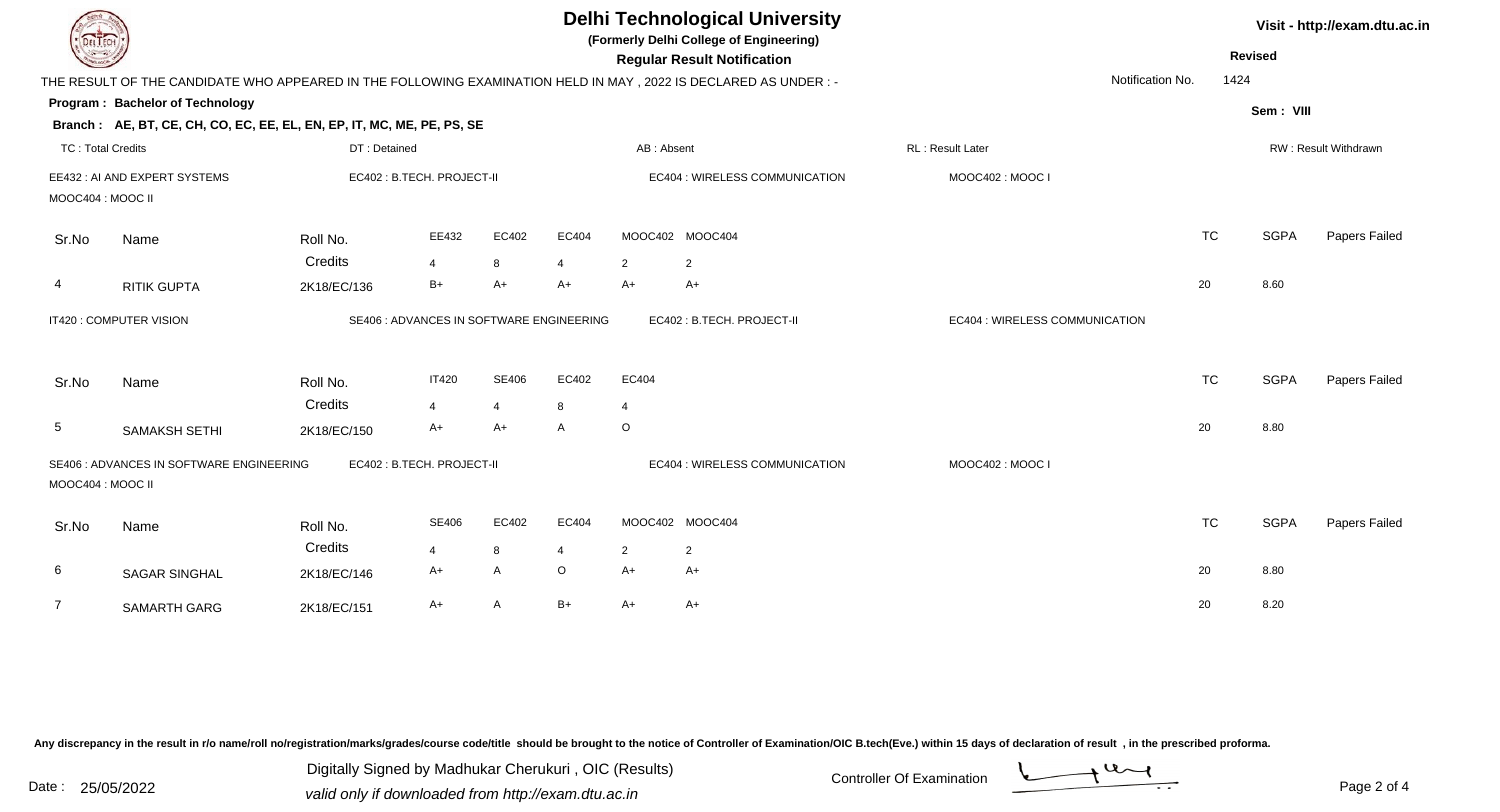| DEL TECH                                                 |                                                                                                                |                                       |                |                |                                | <b>Delhi Technological University</b><br>(Formerly Delhi College of Engineering)<br><b>Regular Result Notification</b> |                           |                                  | Visit - http://exam.dtu.ac.in<br><b>Revised</b> |             |               |  |
|----------------------------------------------------------|----------------------------------------------------------------------------------------------------------------|---------------------------------------|----------------|----------------|--------------------------------|------------------------------------------------------------------------------------------------------------------------|---------------------------|----------------------------------|-------------------------------------------------|-------------|---------------|--|
|                                                          | THE RESULT OF THE CANDIDATE WHO APPEARED IN THE FOLLOWING EXAMINATION HELD IN MAY, 2022 IS DECLARED AS UNDER:- |                                       |                |                |                                |                                                                                                                        |                           |                                  | Notification No.                                | 1424        |               |  |
|                                                          | Program: Bachelor of Technology                                                                                |                                       |                |                |                                |                                                                                                                        |                           |                                  |                                                 |             |               |  |
|                                                          | Branch: AE, BT, CE, CH, CO, EC, EE, EL, EN, EP, IT, MC, ME, PE, PS, SE                                         |                                       |                |                |                                |                                                                                                                        |                           |                                  |                                                 | Sem: VIII   |               |  |
| <b>TC: Total Credits</b>                                 |                                                                                                                | DT: Detained                          |                |                | AB: Absent                     |                                                                                                                        |                           | <b>RL: Result Later</b>          | RW: Result Withdrawn                            |             |               |  |
| <b>ME414 : FRACTURE MECHANICS</b><br>MOOC404 : MOOC II   |                                                                                                                | ME402: B.TECH. PROJECT-II             |                |                | ME404 : INDUSTRIAL ENGINEERING |                                                                                                                        | MOOC402: MOOC I           |                                  |                                                 |             |               |  |
| Sr.No                                                    | Name                                                                                                           | Roll No.                              | ME414          | ME402          | ME404                          |                                                                                                                        | MOOC402 MOOC404           |                                  | <b>TC</b>                                       | <b>SGPA</b> | Papers Failed |  |
|                                                          |                                                                                                                | Credits                               | $\overline{4}$ | 8              | 4                              | $\overline{2}$                                                                                                         | $\overline{2}$            |                                  |                                                 |             |               |  |
| 8                                                        | <b>NIRMAN GUPTA</b>                                                                                            | 2K18/ME/144                           | A              | $B+$           | A+                             | $A+$                                                                                                                   | $A+$                      |                                  | 20                                              | 8.00        |               |  |
| AE416 : RENEWABLE SOURCES OF ENERGY<br>MOOC404 : MOOC II |                                                                                                                | CO408 : INTELLECTUAL PROPERTY RIGHTS  |                |                |                                |                                                                                                                        | AE402: B.TECH. PROJECT-II | MOOC402: MOOC I                  |                                                 |             |               |  |
| Sr.No                                                    | Name                                                                                                           | Roll No.                              | AE416          | CO408          | AE402                          |                                                                                                                        | MOOC402 MOOC404           |                                  | <b>TC</b>                                       | <b>SGPA</b> | Papers Failed |  |
|                                                          |                                                                                                                | Credits                               | $\overline{4}$ | $\overline{4}$ | 8                              | 2                                                                                                                      | 2                         |                                  |                                                 |             |               |  |
| 9                                                        | <b>SARTHAK THAREJA</b>                                                                                         | 2K18/AE/049                           | $\circ$        | $A+$           | $A+$                           | $A+$                                                                                                                   | $A+$                      |                                  | 20                                              | 9.20        |               |  |
| <b>ENGINEERING</b>                                       | PE412: SUPPLY CHAIN MANAGEMENT & VALUE                                                                         | PE414 : FLEXIBLE MANUFACTURING SYSTEM |                |                |                                |                                                                                                                        | PE402: B.TECH. PROJECT-II | PE404 : TOTAL QUALITY MANAGEMENT |                                                 |             |               |  |
| Sr.No                                                    | Name                                                                                                           | Roll No.<br>Credits                   | PE412          | PE414          | PE402                          | PE404                                                                                                                  |                           |                                  | <b>TC</b>                                       | <b>SGPA</b> | Papers Failed |  |
|                                                          |                                                                                                                |                                       | $\overline{a}$ | $\overline{4}$ | 8                              | 4                                                                                                                      |                           |                                  |                                                 |             |               |  |
| 10                                                       | <b>RISHABH</b>                                                                                                 | 2K18/PE/045                           | A              | $A+$           | A                              | $A+$                                                                                                                   |                           |                                  | 20                                              | 8.40        |               |  |

Digitally Signed by Madhukar Cherukuri, OIC (Results)<br>Date : 25/05/2022 valid only if downloaded from http://oxam.dtu.ac.in Digitally Signed by Madhukar Cherukuri , OIC (Results)valid only if downloaded from http://exam.dtu.ac.in